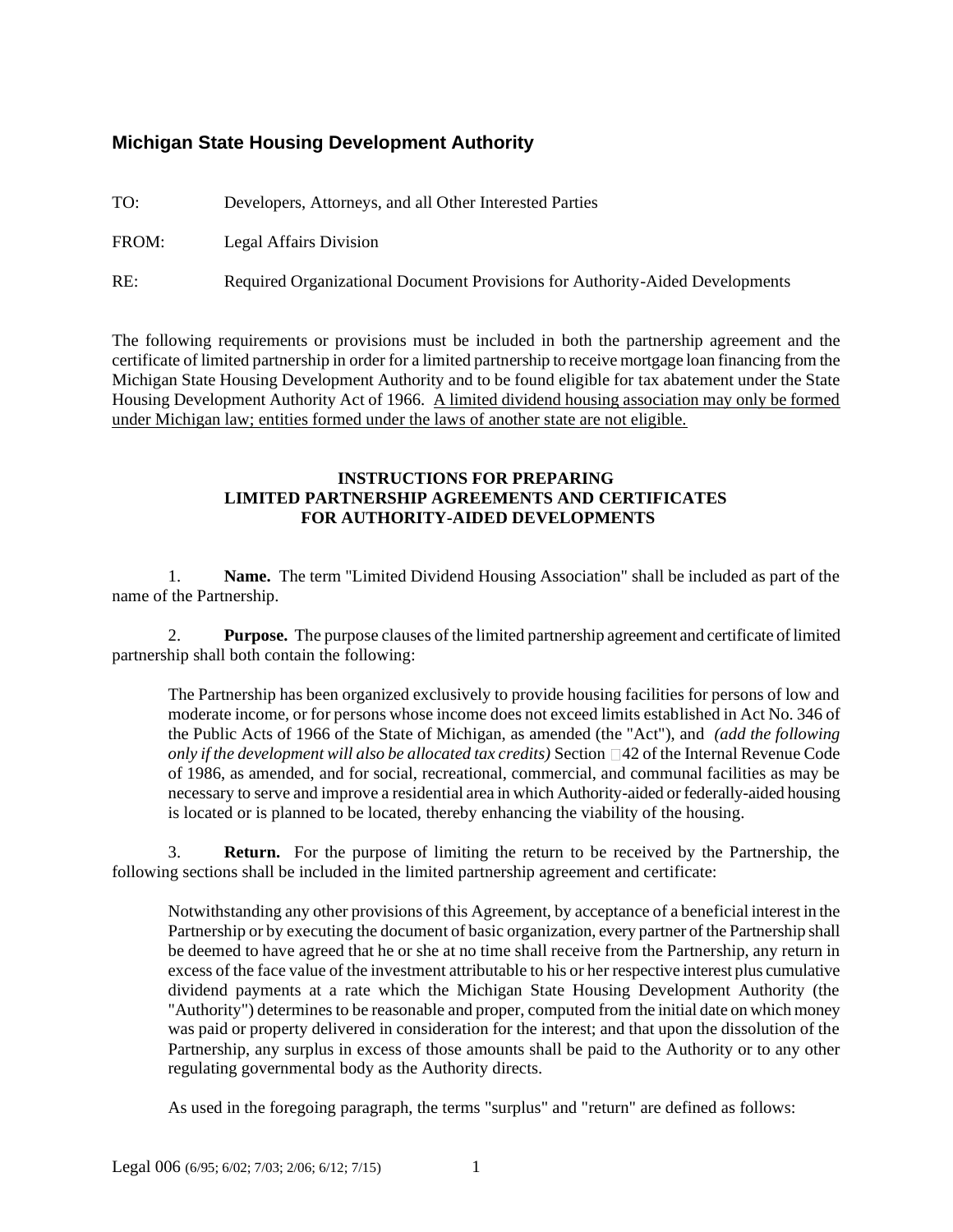(1) The term "surplus" as used herein shall not be deemed to include any increase in assets of the Partnership by reason of reduction of a mortgage, by amortization or similar payments, or realized from the sale or disposition of any assets of the Partnership to the extent such surplus can be attributed to any increase in market value of any real property or tangible personal property accruing during the period the assets were owned and held by the Partnership.

(2) Any payment to a person having a beneficial interest in the Partnership shall not be deemed a "return" to such person if the funds with which such payment is made are funds contributed to the Partnership by persons purchasing a beneficial interest in the Partnership.

4. **Supervision by Authority.** For the purpose of carrying out the provisions of the Act, the following sections shall be included in the limited partnership agreement and certificate:

Notwithstanding any other provisions of this Agreement, the operations of the Partnership may be supervised by the Authority or by any other governmental body as the Authority directs, and the Partnership shall enter into agreements with the Authority or with the governmental body as the Authority from time to time requires. The Agreements shall provide for regulation by the Authority or the governmental body of the planning, development and management of the housing development undertaken by the Partnership and the disposition of the property and franchises of the Partnership.

5. **Authority's Right to Appoint Managing Agent.** For the purpose of carrying out the provisions of the Act, the following sections shall be included in the limited partnership agreement and certificate:

Notwithstanding any other provisions of this Agreement, the Authority shall have the power to appoint a managing agent of the Partnership and its partners, who may be an officer, employee, or agent of the Authority, and such managing agent shall have complete power to act as agent and attorney in fact for the Partnership and its partners, in connection with any assets or liability of the Partnership, to fulfill any obligations the Partnership may have to the Authority if:

(1) The Partnership has received a loan or advance as provided in the Act and the Authority determines that the loan or advance is in jeopardy of not being repaid;

(2) The Partnership has received a loan or advance as provided for in the Act and the Authority determines that the proposed housing development for which the loan or advance was made is in jeopardy of not being constructed;

(3) The Authority determines that some part of the net income or net earnings of the Partnership, in excess of that permitted by other provisions of the Act, shall inure to the benefit of any private individual, firm, corporation, partnership, trust or association;

(4) The Authority determines that the Partnership is in violation of the rules promulgated under Section 22 of the Act; or

(5) The Authority determines that the Partnership is in violation of any agreements entered into with the Authority providing for regulation by the Authority of the planning, development and management of any housing development undertaken by the Partnership or the disposition of the property and franchises of such Partnership.